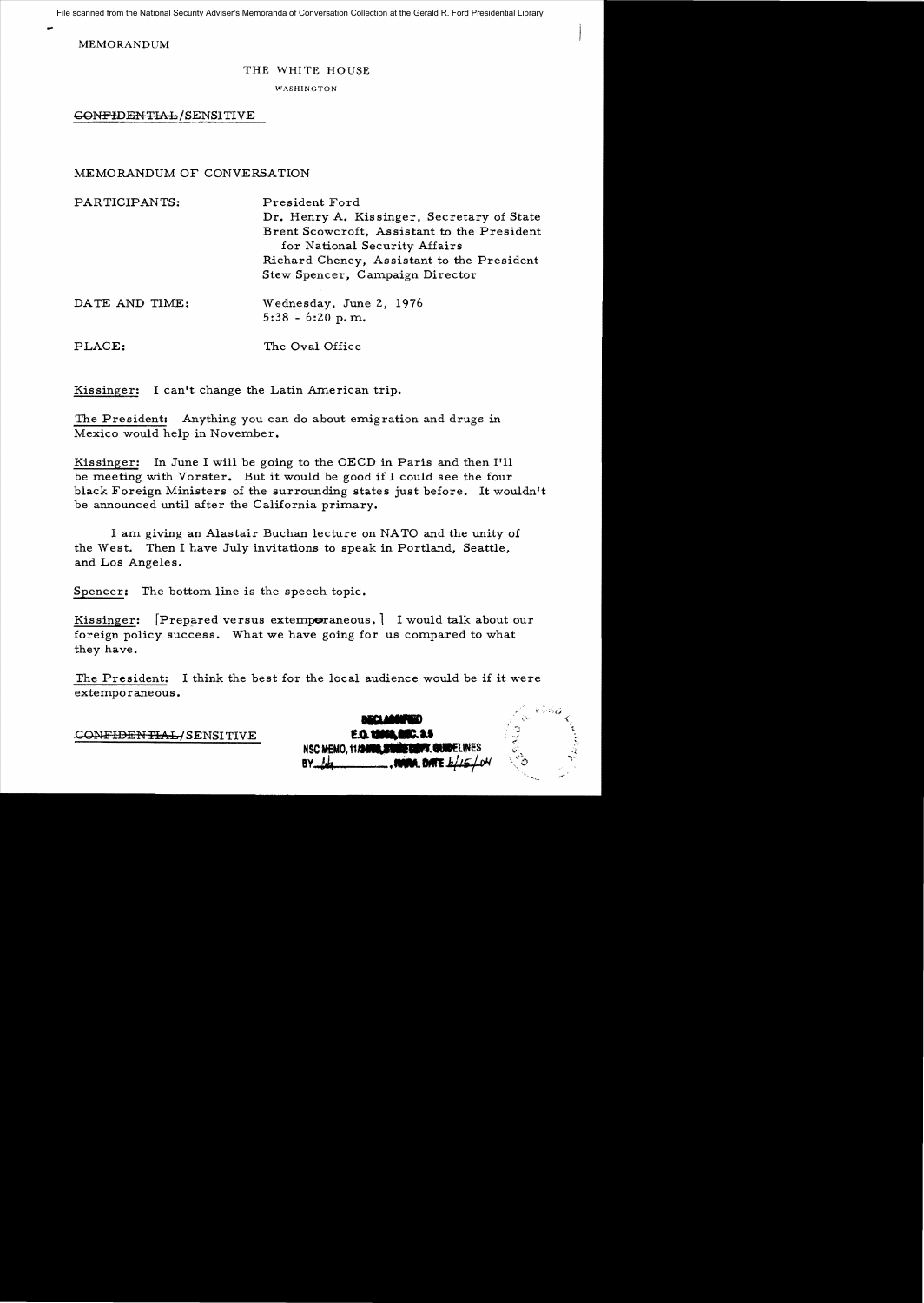## **CONFIDENTIAL/SENSITIVE** 2

Cheney: I would like to see you give a speech along those lines in Cleveland.

Kissinger: Sure.

The President: Could you draft me 20 minutes worth along these lines?

Kissinger: Yes, I will. The other is the Urban League in early August. I would have to talk Africa.

Spencer/Cheney: It makes me nervous. We better not because we will be negotiating for southern delegates.

Kissinger: Then I could take a trip there so I am not just delivering the Urban League speech.

## GQNFIDENTIAb/SENSITIVE